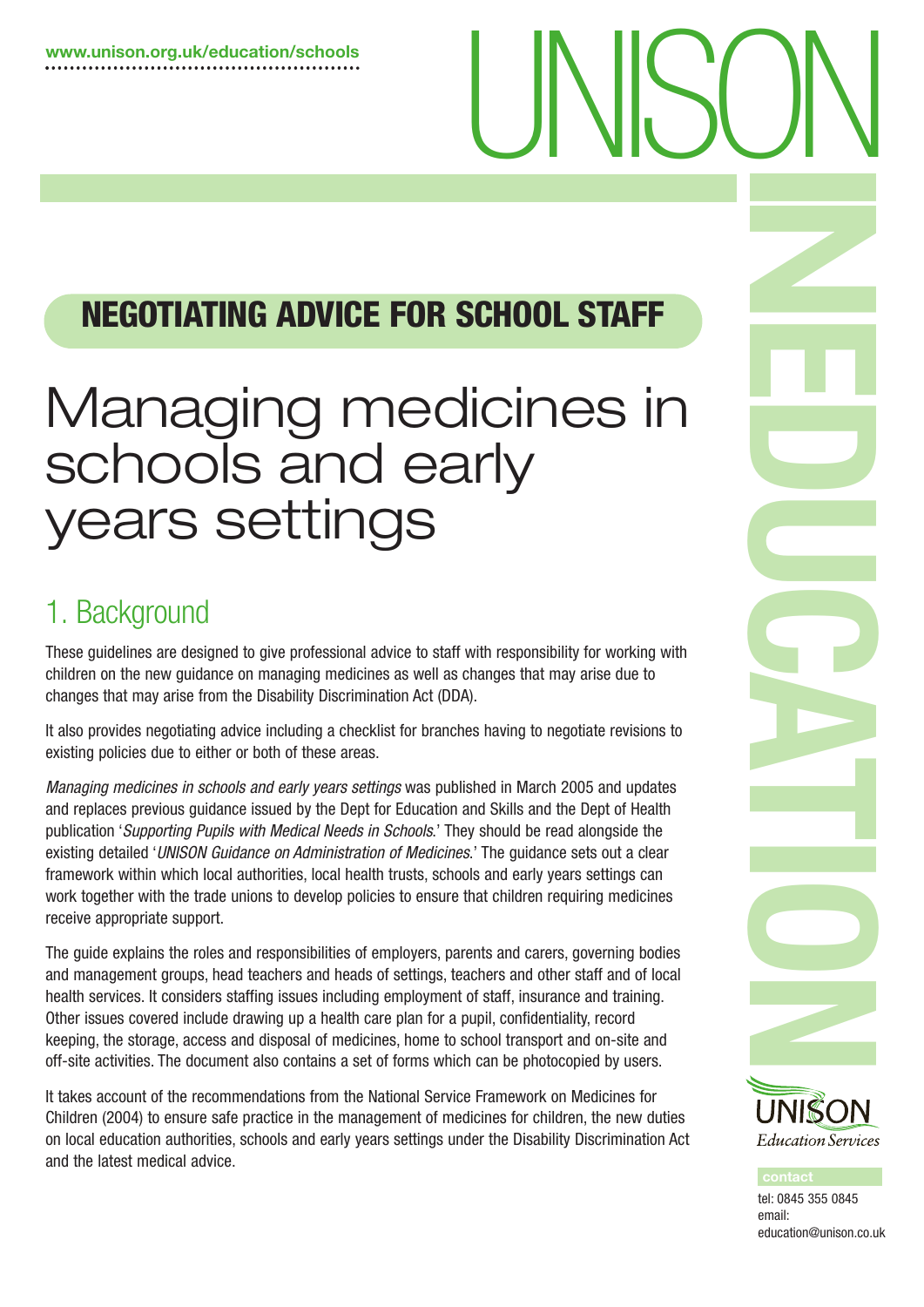# 2. UNISON guidance on the administration of medicine

These guidance notes are an extension to the existing '*UNISON Guidance on the Administration of Medicine*.'

The overarching principle of these guidelines is to ensure that children with specific medical needs are not excluded from mainstream education or activities because of their condition and that any medication is administered safely by trained and professional staff. The pressure on non-medical staff to administer drugs has increased as:

- $\blacksquare$  education has become more inclusive
- $\blacksquare$  many more children suffer from allergies and other forms of illnesses which are not severe enough for them to remain away from schools
- $\blacksquare$  the number of after schools clubs, extended schools and other short stay leisure activities has increased

The guidance highlights the fact that there is no legal duty on non-medical staff to administer medicines or to supervise children taking it. *This is purely a voluntary role. Staff who volunteer to administer medicines should not agree to do so without first receiving the appropriate information and training.* The guidance contains a useful checklist of control measures that should be in place.

# 3. The Disability Discrimination Act and staffing implications

The DDA provides protection for anyone who has a physical, sensory or mental impairment that has an adverse effect on his/her ability to carry out normal day-to-day activities. The effect must be substantial and long-term. It is clear, therefore, that anyone with a named condition that affects aspects of personal development must not be discriminated against.

Education providers have an obligation to meet the needs of children with delayed personal development in the same way as they would meet the individual needs of children with delayed language or any other kind of delayed development. For instance, children should not be excluded from normal pre-school activities solely because of incontinence.

Any admission policy that sets a blanket standard of continence, or any other aspect of development, for all children is discriminatory and therefore unlawful under the Act. All such issues have to be dealt with on an individual basis and settings/schools are expected to make reasonable adjustments to meet the needs of each child.

### **Resource and staffing implications**

**The schools should monitor the number of pupils with special requirements and attention should be made to the impact this can have on staffing resources.**

LEA's and schools should not underestimate the staffing and resource implications that changes to the school intake in terms of the needs and requirements of the pupils could have.

Clearly, UNISON does not want to prevent access to education for children but we are aware that changes are taking place in some LEA's which are putting significant and unmanageable demands on early years and school support staff.

The other area of major concern is that LEA's and schools are underestimating the staffing, resource and equipment implications that changes to the requirements in the school intake will have.

At the same time we are aware that some schools are cutting school support staff posts such as nursery nurses, senior/early years practitioner posts and are replacing these with teaching staff to make up the legal staffing requirements.

Teachers' conditions of employment do not include giving or supervising a pupil taking medicines, so clearly, this is exacerbating the pressure already placed on the support staff. If any such changes to staffing ratios are being proposed these issues need to be factored in to challenge this.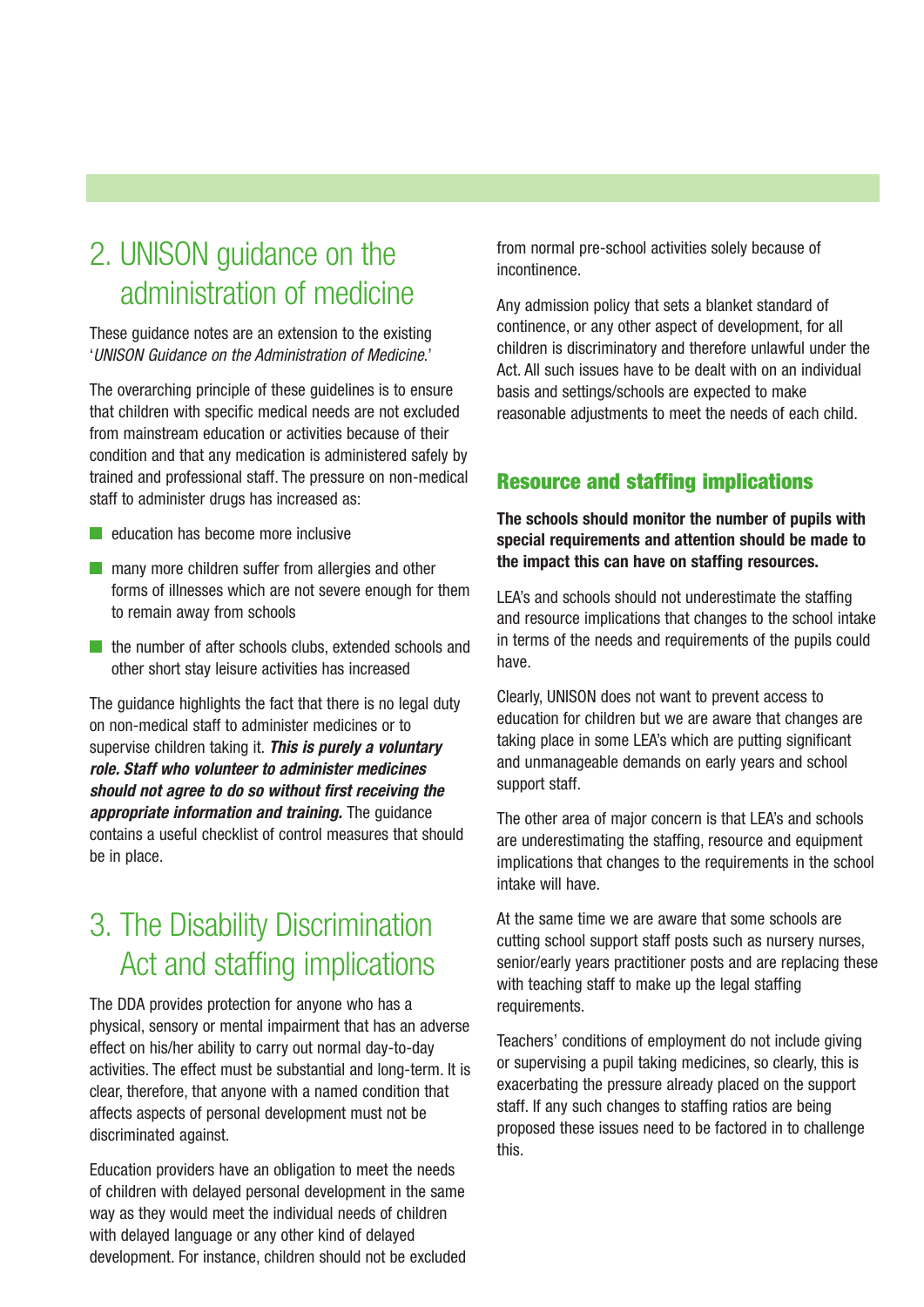### **Role profiles and job descriptions**

Many LEA's are introducing new policies relating to the administration of medicine and toileting arrangements. UNISON is concerned that within these new policies many LEA's are trying to introduce changes to contracts and role profiles because of the guidance referred to above and because of requirements within the Disability Discrimination Act.

Some local authorities are implying that school support staff contracts **MUST** change as a result of these new requirements. **This is not the case.** There should be no wholesale changes to either existing contracts or role profiles by a local authority. Any changes should be negotiated with the branch. Please contact head office if such changes are being proposed by your LEA.

The key points '*Managing Medicines'* makes is that although the administration of medicine is not a mandatory responsibility of teaching staff, schools should ensure that they have sufficient members of staff who are employed and appropriately trained to manage medicines as part of their duties. The guidance is explicit in that this responsibility is voluntary and not mandatory (clause 90, page 17). The employer should seek volunteers and not impose this responsibility and this should be achieved through meetings which involve all the school staff. New contracts of employment for new staff could include a clause that specifies that the new post holder takes on this responsibility—but this must be with the commitment from the employer that training and guidance will be provided. This should be done on an individual basis rather than imposing changes to existing contracts and role profiles.

The quidance is very clear in that the employer will provide training and guidance. *"The school/setting will ensure that staff receive proper support and training where necessary, in line with the contractual duty on headteachers to ensure that their staff receive the training. The headteacher or teacher in charge of a setting will agree when and how such training takes place, in their capacity as a line manager. The head of the school or setting will make sure that all staff and parents are aware of the policy and procedures for dealing with medical needs."*

## 4. Infection control, toileting and nappy changing

The same principles apply to hygiene or infection control policies, procedures and administration. There is no legal duty for nursery nurses or school support staff to supervise or administer the nappy changing process or toileting of children. Again any changes to contracts should be negotiated on an individual basis, there should be no wholesale changes to role profiles and contracts.

Consideration needs to be given to the health and safety implications of pupils with special education needs (SEN). The HSE have published a series of guides (details in the reference section of this guide) that have been written in full consultation with the trade unions representing school staff.

These guides seek to assist employers in complying with their duties under the health and safety legislation. The guidance offers practical solutions to potential problems. The guiding principles to achieve the balance between fulfilling the duties and requirements of the Health and Safety at Work Act and the DDA are:

- $\blacksquare$  There should be a balance between the health and safety considerations of employees and individual pupils' rights to dignity, autonomy and privacy
- $\blacksquare$  Employees' health and safety should be maintained but this should not be used as an excuse for denying disabled students and students with SEN access to educational opportunities.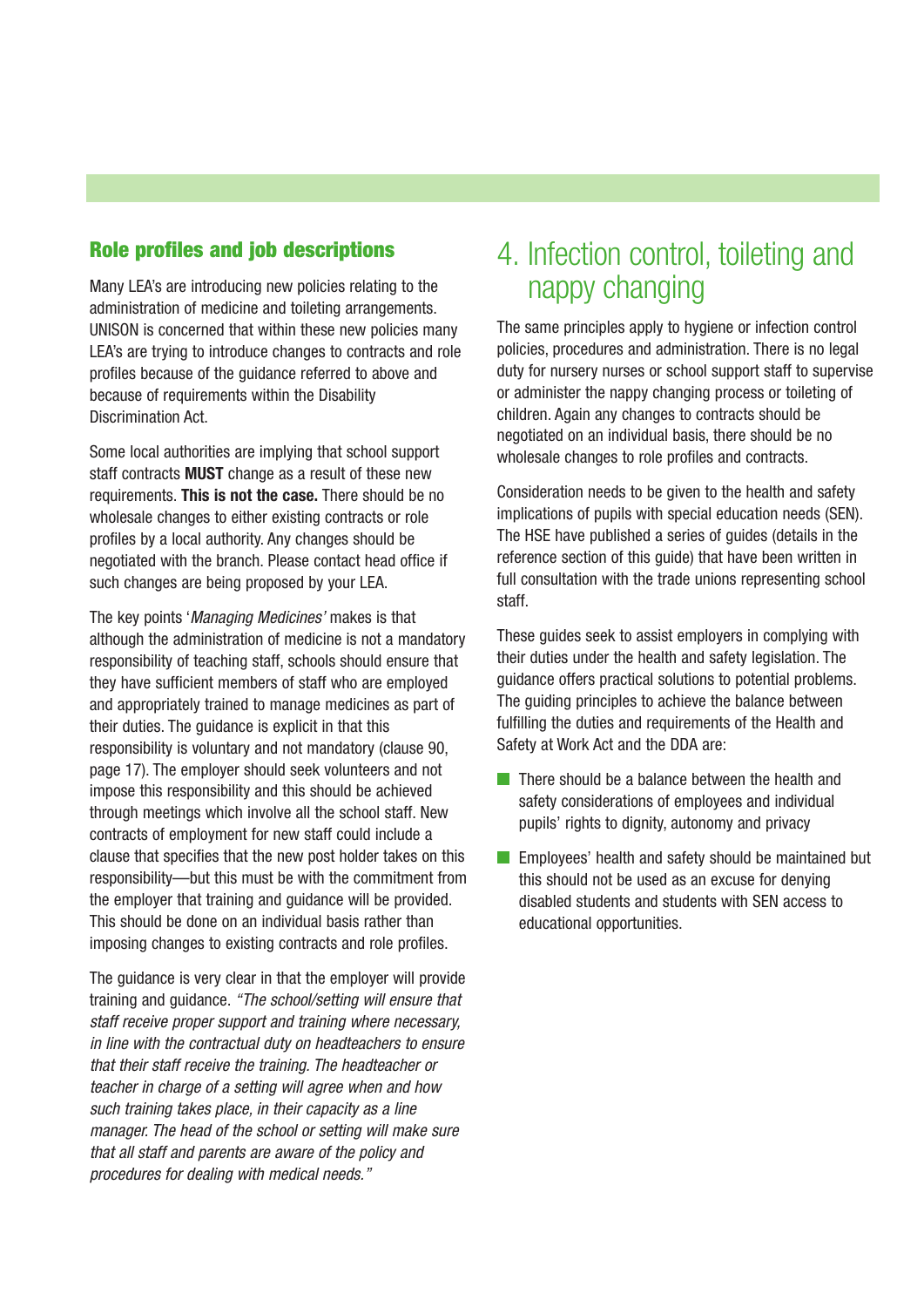### **The risks**

Particular health and safety issues may include:

- $\blacksquare$  manual handling of students with physical disabilities
- $\blacksquare$  students unable to recognise everyday hazards, communicate distress or move around independently
- $\blacksquare$  using mechanical aids and equipment
- $\blacksquare$  using therapy and ball pools
- $\blacksquare$  administering medical treatment and minimising the risk of infection
- $\blacksquare$  management of difficult behaviour and the use of restraint
- $\blacksquare$  lone working where an employee works on a one-to-one basis with a SEN student
- $\blacksquare$  transport issues such as getting learning disabled or physically disabled students in and out of transport and making sure that access to the premises is appropriate.

Schools and all other settings registered to provide education will already have a hygiene and/or infection control statement as part of their health and safety policy. This is a necessary statement of the procedures the setting/school will follow if a child accidentally wets or soils him/herself or is sick while on the premises. The same precautions will apply for nappy changing. Risk assessment does need to be undertaken. This should include the provision of protective clothing, the means for the appropriate safe disposal of clinical waste and suitable facilities for the child's dignity and privacy. Additionally there also needs to be monitoring of any pertinent information, eg upset stomach. High levels of hygiene are therefore essential to minimise the risk of infection. It is important that systems are in place to communicate important information to the relevant individuals to maintain H&S, such as any behavioural difficulties. All hazards

should be properly risk assessed and exposure to them prevented where possible, or otherwise minimised.

This is likely to include:

- $\blacksquare$  Specific area in the school/setting for nappy changing to take place
- $\blacksquare$  Staff to wear disposable gloves and aprons while dealing with the incident
- soiled nappies to be double wrapped or placed in a hygienic disposal unit if the number produced each week exceeds that allowed by Health and Safety Executive's limit
- $\blacksquare$  Changing area to be cleaned after use
- $\blacksquare$  Hot water and liquid soap available to wash hands as soon as the task is completed
- $\blacksquare$  Hot air dryer or paper towels available for drying hands.

### **Child protection issues**

The normal process of changing a nappy should not raise child protection concerns and there are no regulations that indicate that a second member of staff must be available to supervise the nappy changing process to ensure that abuse does not take place.

Few settings/schools will have the staffing resources to provide two members of staff for nappy changing and CRB checks are carried out to ensure the safety of children with staff employed in childcare and education settings. If there is known risk of false allegation by a child then a single practitioner should not undertake nappy changing. A student on placement should not change a nappy unsupervised.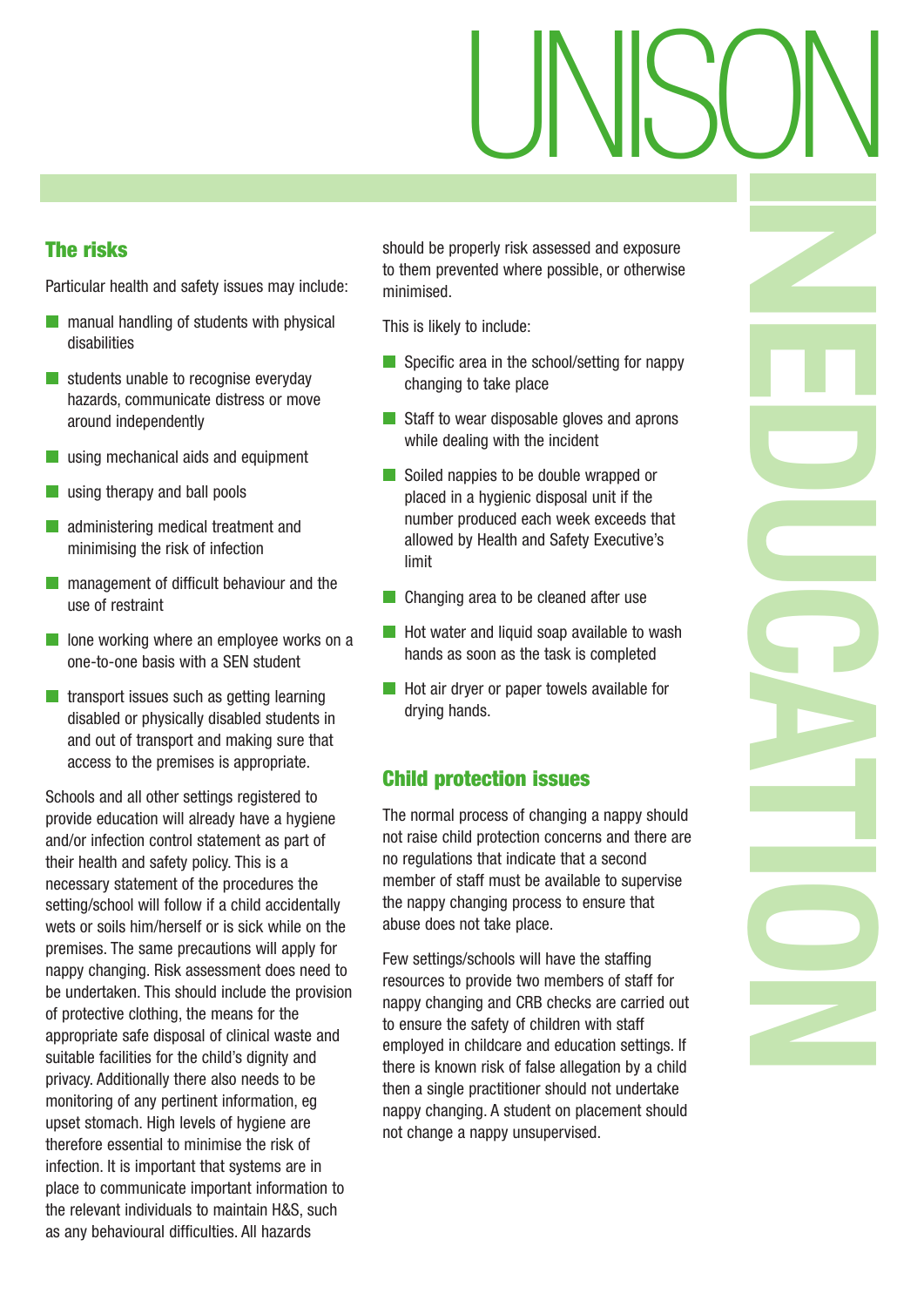### **Negotiating checklist for branches and representatives**

- 1. Check the existing local authority guidance. If it needs to be updated staff and union reps should be fully consulted on any proposed changes.
- 2. There must be a clear written policy and procedures that should be sent to all schools and union representatives.
- 3. Changes to the responsibilities of staff is not compulsory.
- 4. If staff volunteer to take on new responsibilities you will need to ensure that training is offered to staff who administer medicines or deal with SEN pupils and that a risk assessment takes place.
- 5. Consideration should be given to the staffing and resource implications. The time taken to undertake the new responsibilities must be factored in. An assessment of the equipment required should also take place.
- 6. The policy should be clear, consistent and the details should be shared with all staff, parents, carers and school governors.
- 7. There should be clear protection arrangements made by the local authority on insurance cover arrangements for the staff taking on these new responsibilities.

Cross reference to the checklist in the UNISON health and safety guide — administration of medicine and the HSE guidance — links to both these documents are on the following page.